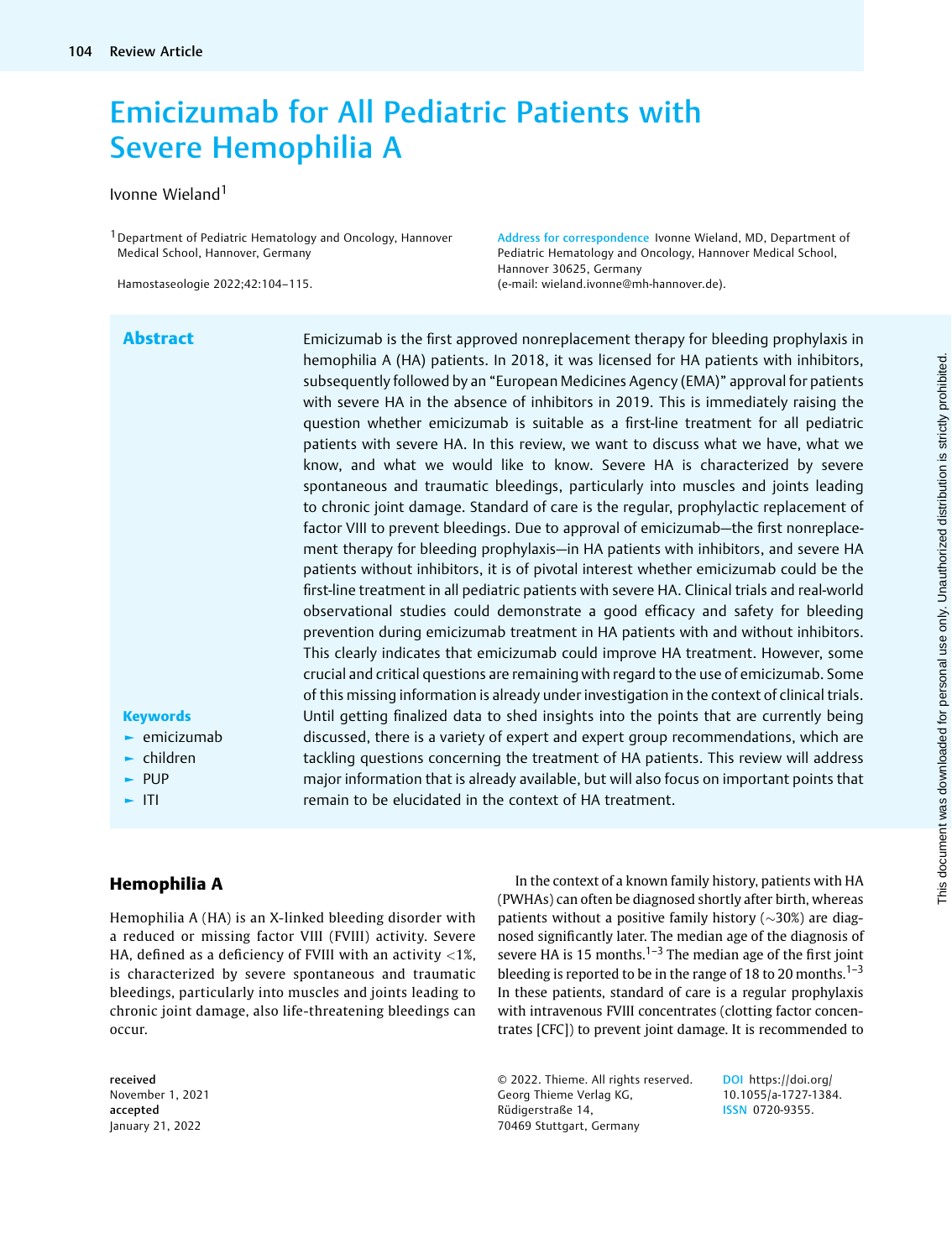start prophylaxis as soon as possible, ideally within the first 2 years of life, and before occurrence of the first joint bleeding.<sup>1,2</sup>

Prophylaxis with CFC can be started with a full prophylaxis (three times per week, or every other day), or with a frequency of only once weekly. This schedule can then be increased to a full prophylaxis regimen, depending on the frequency of bleeding events. The initial dose has been reported to be 250 to 500 IU (International Units).<sup>2</sup> The advantage of the once weekly schedule is to avoid the implementation of a central venous access device (CVAD), and to reduce the risk of inhibitor development. By contrast, the disadvantage of this schedule is that bleeding prevention is not completely achieved.<sup>1,2,4</sup> Due to the short half-life of FVIII (8–12 hours), administration of a standard half-life (SHL) FVIII concentrates is required at least three times per week, or every other day to achieve "full prophylaxis." By the use of extended half-life products (EHLs), the frequency could be decreased up to twice weekly. However, this reduced schedule may be insufficient in younger children due to the shorter half-life, and higher physical activity, as well as injury level of children.<sup>1</sup>

Another rare, but serious and potentially life-threatening, complication of severe HA is the intracranial hemorrhage (ICH). The incidence of ICH beyond neonatal period was reported with up to 7 per 1,000 patient-years.<sup>5,6</sup> ICHs are observed more frequently in younger children (especially <2 years) without prophylaxis.<sup>5-7</sup> Regular full prophylaxis halves the risk of ICH.<sup>5,8</sup> Anderson et al reported an incidence of 1.7/100 patient-years in patients with no prophylaxis, versus 0.033/100 patient-years for patients with full prophylaxis, or 0.5/100 patient-years for patients with partial prophylaxis.

The current prophylaxis with intravenous CFC is very effective to protect patients, and to allow an almost normal participation in daily life. Early initiation of prophylaxis provided continued protection against joint damage when compared with a delayed start.<sup>9</sup> However, even the start of an early prophylaxis was not sufficient to fully prevent joint damage, and cannot completely prevent long-term joint disease. $9,10$  Accordingly, 35% of patients in the cohort investigated by Warren et al demonstrated osteochondral damages in MRI at the age of 18, despite early prophylaxis.<sup>9</sup> In line with these findings, in a Bonn cohort, 90% of patients treated with an intensive prophylactic regimen exhibited a joint disease at the age of 30 to 40 years.<sup>10</sup> In earlier treatment protocols, a trough FVIII level of greater than 1% was recommended. In current guidelines, a trough level of greater than 3 to 5% is thus recommended to achieve a better joint protection.<sup>11,12</sup> This becomes feasible due to the availability of EHLs.

The development of neutralizing antibodies (inhibitors) against FVIII is one of the most severe complications in modern therapy of severe HA, leading to ineffectiveness of FVIII substitution, an increased bleeding risk, mortality, and morbidity. Around 30% of patients with severe HA develop inhibitors to FVIII.<sup>13-16</sup> As treatment with FVIII is not effective in these cases, bypassing agents (BPAs) such as recombinant FVIIa (rFVIIa), or activated prothrombin complex concentrate (aPCC), were used for bleeding prophylaxis and/or treatment in patients with inhibitors. The treatment with rFVIIa or aPCC is effective in around 80% of these patients, while almost one-third of patients benefit from treatment with either BPA or sequential therapy.<sup>17-21</sup>

Usually, patients with inhibitors were treated with immune tolerance induction (ITI) to eradicate the inhibitors, and to establish immune tolerance. However, the therapy is extremely demanding and expensive. The success rate of different ITI protocols varies from 53 to 91% in different studies.<sup>22–24</sup> In a multicenter retrospective cohort study, a relapse frequency of approximately 30% was described in patients after successful ITI, independently of adherence to post-ITI FVIII prophylaxis. Risk factors for recurrence of neutralizing antibodies were recovery rates less than 85% at end of ITI, and immune-modulating treatments during  $ITI.<sup>25</sup>$ 

### Emicizumab

Emicizumab was licensed for bleeding prophylaxis in PWHA with inhibitors, or in patients with severe HA in the absence of inhibitors, and is thus the first approved nonreplacement therapy (NRT). Of note, emicizumab is not appropriate for the treatment of acute bleedings.

Emicizumab is a bispecific humanized monoclonal antibody bridging activated FIX and FX, thus mimicking function of activated FVIII. Due to this mechanism of action, severe HA is changed into a mild form with an estimated FVIII activity of at least 9%.<sup>26</sup>

Emicizumab has to be administered subcutaneously. After a loading phase of 4 weeks with a dose of 3 mg/kg body weight (BW) weekly (QW), the maintenance therapy can be performed with 1.5 mg/kg BW weekly (QW), 3 mg/kg every 2 weeks (Q2W) or 6 mg/kg BW every 4 weeks (Q4W). In pharmacokinetic analyses, the plasma trough concentration of >30 μg/mL was sustained in all dose schedules over time. However, in the Q4W schedule, the mean levels were slightly lower than in more frequent dose regimens. Similarly, children enrolled in HAVEN 2 showed mean trough concentrations of approximately 50/48/38 in the QW/Q2W/Q4W, respectively.<sup>27</sup>

Efficacy, safety, and pharmacokinetics were proofed in several phase 3 clinical trials (HAVEN 1: adults/adolescents >12 years with inhibitors [QW schedule]; HAVEN 2: pediatric patients <12 years with inhibitors [QW, Q2W, Q4W schedules]; HAVEN 3: adults/adolescents >12 years without inhibitors QW, Q2W schedules]; HAVEN 4: adults/adolescents >12 years with and without inhibitors Q4W schedule]). Emicizumab prophylaxis resulted in a markedly reduced annual bleeding rate (ABR). Similarly, the number of patients requiring no bleeding related treatment was high  $(56-90\%)^{28-31}$  Analysis of the long-term outcome with emicizumab prophylaxis in patients enrolled in HAVEN 1–4 ( $n = 391$ ) showed a model-based ABR of 1.4, across a median efficacy period of 120.4 weeks (89–164.4). Over time, ABR further declined with a mean treated ABR of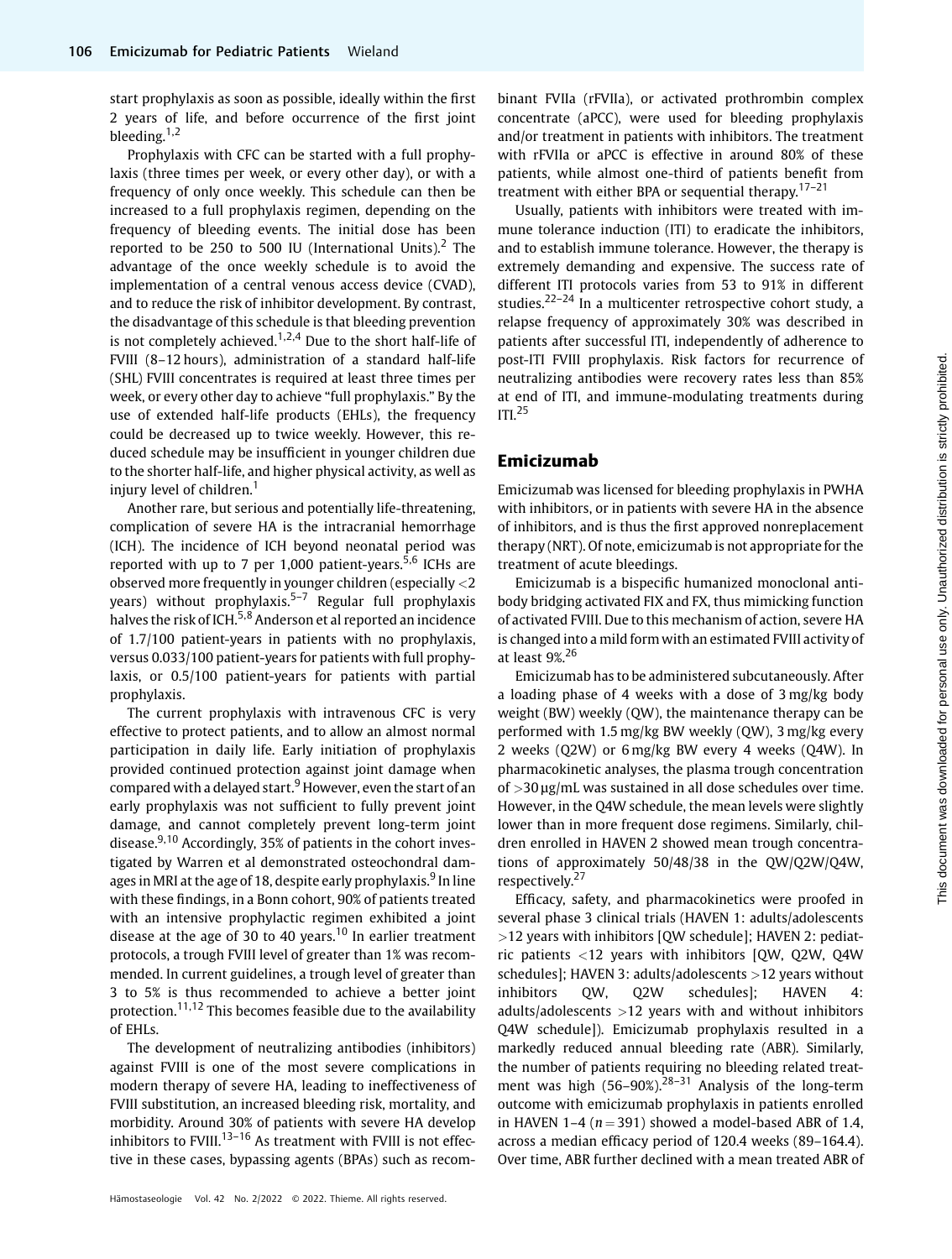0.7 at weeks 121 to 144 ( $n = 170$ ). In this period, 82.4% of patients required no bleeding-related treatments.<sup>31</sup> The longest observation time of 5.8 years was reported from PWHA enrolled in phase 1, and phase 1/2 dose finding trials. These patients were first treated with 0.3 mg/kg, 1 mg/kg, or 3 mg/kg QW, and then switched to emicizumab (1.5 mg/kg QW) after its approval. This long-term observation could show the remarkable efficacy as well as safety of emicizumab, and thus highlights the improvement with regard to the severity and quantity of bleeding-associated symptoms, daily life, and mental health.<sup>32</sup>

#### Laboratory

The use of emicizumab requires some adjustments to the well-established monitoring techniques that are currently being used in HA treatment.<sup>33</sup> It has a considerable shortening effect on the aPTT, and is thus influencing aPTT-based coagulation assays, as the one-stage FVIII assay (OSA). Consequently, the Bethesda assay, which relies on this OSA technique, cannot be used for analyzing FVIII inhibitors during emicizumab treatment. Misinterpretation of such results could increase the safety risk for patients. The interference with coagulation assays is persisting up to 6 months after discontinuing emicizumab treatment. However, parameters such as thrombin time, chromogen assays (protein C, plasminogen, antithrombin), fibrinogen assays, and other immunoassays, as well as ELISAs do not show any interference.<sup>33</sup>

For measurements of FVIII activity and FVIII inhibitors, bovine chromogenic FVIII assays and chromogenic Bethesda assays (bovine protein based) are necessary. The modified OSA calibrated against emicizumab may be used for measurements of emicizumab plasma levels. $33$  However, these assays are usually exclusively offered in large specialized laboratories, which is an obstacle that needs to be taken into consideration while, for instance, planning surgeries.

#### Safety

Injection-site reactions were the most frequent reported side effects in 10 to 22% of all cases. However, they have been usually described as mild and self-limited.<sup>28-31,34</sup>

Collectively, in the HAVEN trials, six participants suffered from treatment-related severe adverse events: cavernous sinus thrombosis, neutralizing antibodies, skin necrosis, and superficial thrombophlebitis (one each) and three thrombotic microangiopathies  $(TMAs).$ <sup>31</sup>

All three TMAs and two out of four thromboembolic events (TEs) were associated with the use of aPCC in HAVEN 1. Two TEs (acute myocardial infarction and occlusion of peripherally inserted central venous catheter) were reported on day 196 and were not associated with aPCC. $31$  Four additional TEs occurred in postmarketing off-label use (three venous and one arterial) without aPCC or rFVIIa, but in patients suffering from acquired hemophilia. Until now, no TEs were reported in children.<sup>31</sup>

Altogether, approximately 7,500 PWHAs were treated with emicizumab. Twenty-five (14 in HAVEN, 10 in STASEY, 1 outside of studies) developed immune reactions to emicizumab. The development of antidrug antibodies (ADAs) occurred in 3 of 398 participants (0.75%) enrolled in HAVEN clinical trials, and in one additional patient in the postmarketing use.35,36 Notably, all four patients were children receiving Q4W prophylaxis.<sup>37</sup> Two of the reported children (6 and 13 years old with high-titer inhibitors, respectively) had a discontinued emicizumab treatment due to lack of efficacy. Both children showed a significantly elevated bleeding tendency as represented by a prolonged aPTT after approximately 2 to 3 months of emicizumab therapy.<sup>35,36</sup>

#### Surgery

As mentioned earlier, emicizumab does change from a severe to a mild HA, but does not completely normalize hemostasis. Thus, additional replacement therapies have to be considered particularly for surgical interventions. The necessity, dose, and duration of replacing the factor (FVIII or BPA, respectively) should be adapted to the surgical procedure and postoperation course. Patients without inhibitors can be treated with FVIII substitutions as usual. By contrast, for patients with inhibitors, the first-line perioperative treatment is rFVIIa. In case of an inadequately efficient secondline treatment, recombinant porcine FVIII (not licensed) or aPCC (potential risk for TMA or thrombosis) are recommended. An initial dose of aPCC of greater than 50 U/kg BW should be avoided. Lower doses have been described to be effective and safe. If a perioperative treatment with aPCC is necessary for an elective major surgery, a withdrawal of emicizumab treatment could be considered for at least 6 months before surgery.<sup>38</sup>

For minor surgeries, additional treatment is not always necessary, but patients should be closely clinically monitored.<sup>38</sup>

# Previously Untreated Patients, Minimal Treated Patients, and Young Children (<2 Years)

Although emicizumab is approved for all age groups, data are limited for children. For this age group, only two studies (HAVEN 2: 88 children with inhibitors, and HOHEMI: 13 children without inhibitors), two larger real-world series (McCary et al: 93 PWHA with and without inhibitors; Barg et al: 40 PWHAs with and without inhibitors), and some case reports or series with only a small number of children younger than 2 years are available.<sup>27,39-41</sup>

Children with inhibitors enrolled in HAVEN 2 showed a very low ABR of 0.3 in the QW group. Notably, in this group, 77% of patients had no bleeding events that required any medical interventions, and the intra-individual comparison of prophylaxis with BPA or emicizumab showed a reduction of the ABR by 99%. In the groups Q2W and Q4W, the ABR were 0.2 and 2.2, respectively. Altogether, only eight patients included in HAVEN 2 were younger than 2 years. $27$ 

In the HOHEMI trial, 13 Japanese children younger than 12 years were enrolled, and treated on a Q2W and Q4W schedule. Three participants were younger than 2 years, of whom one patient was a 3-month-old previously untreated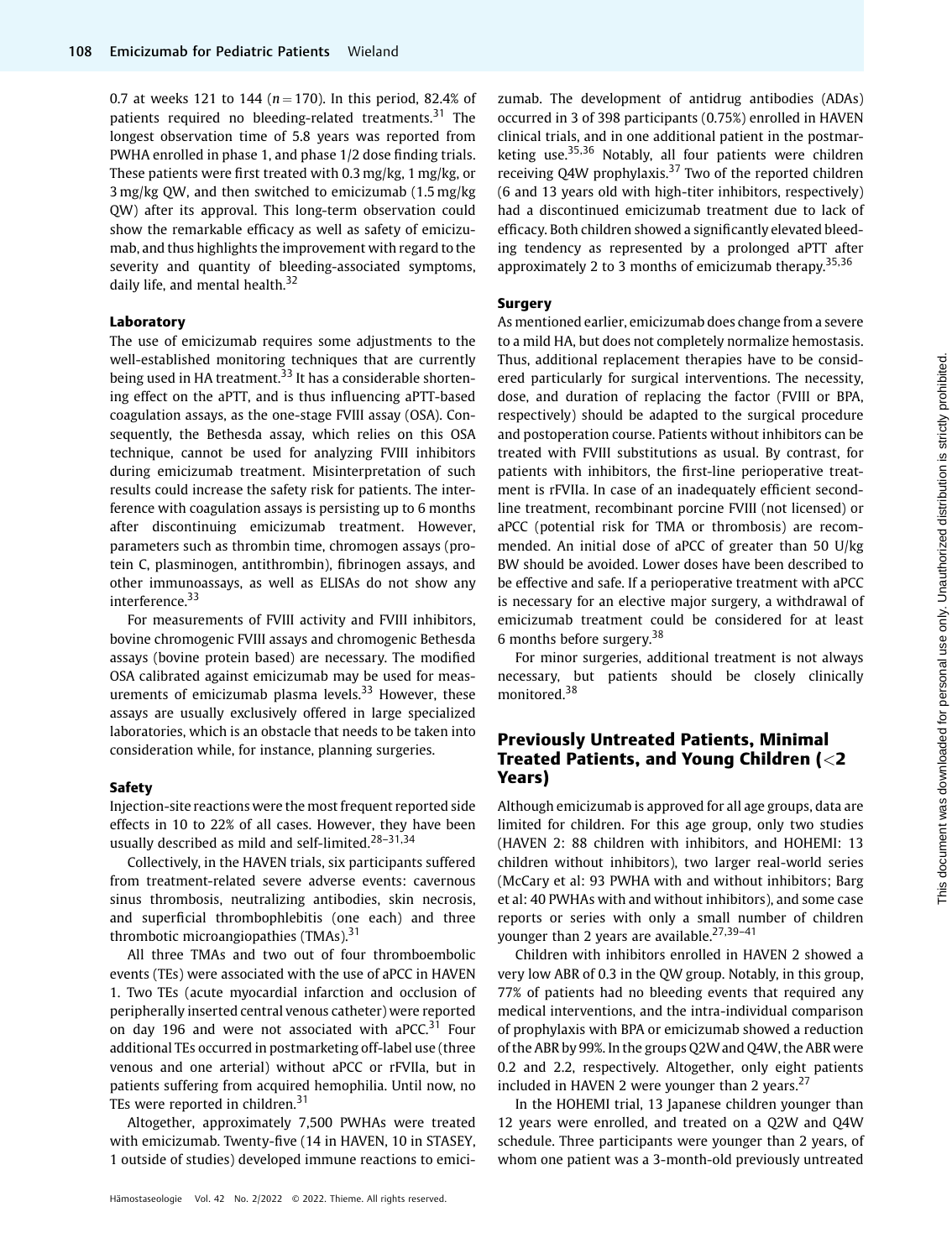patient (PUP). The ABR of treated bleeding events was 1.4 and 0.7 in Q2W and Q4W, respectively, with 33 and 71% of patients without any bleedings.<sup>40</sup>

In the multicenter observational study of McCary et al, 19 children with inhibitors and 74 children without inhibitors  $(n = 93)$  were enrolled. The median age was 8.6 years. The ABR decreased from 4.4 (patients with inhibitors) and 1.6 (patients without inhibitors) to 0.4 on emicizumab treatment. Of note, 10 patients without inhibitors were <2 years of age. This age group appears to have the highest benefit from emicizumab treatment, possibly due to a not completely established full prophylaxis regimen in this age group. The improvement is represented by a mean ABR of treated bleedings decreasing from 2 to 0.5. Similarly, the rate of no bleeding events increased from 42 to 83%. In the group of patients aged from 2 to 6 years, the ABR decreased from 1.5 to 0.3, with an increased rate of no bleedings (60–95%). A similar trend can be observed in the age group ranging from 6 to 12 years, with an ABR decreasing from 0.6 to 0.2, and a similarly increasing rate of no bleedings  $(82-94%)$ <sup>41</sup>

The earlier-mentioned report by Barg et al on the realworld experience included 18 children with inhibitors and 22 patients without inhibitors ( $n = 40$ ). Nine of the patients were infants  $(< 1$  year), of whom eight displayed inhibitors. The ABR was 1 in both groups, and no bleeding events were reported in 44% of patients with inhibitors, and 55% of patients without inhibitors. All reported bleedings requiring treatment were trauma-related.<sup>39</sup> A later publication of Barg et al reported 18 more children, altogether now 58 pediatric patients (23 with and 35 without inhibitors), with a median treatment duration of 77 (41–92) weeks. As before, 29 (50%) children experienced zero bleeds. The majority of bleeds (94%) were traumatic bleedings with an increasing risk over duration of emicizumab prophylaxis. Unfortunately, one case of a fatal major bleeding occurred. A 5-month-old infant with a high-titer inhibitor, starting emicizumab in the age of 2.5 month, developed a large retroperitoneal hematoma after initiation of treatment with low-molecular-weight heparin because of a clot on tip of "central venous line (CVL)". He died despite all treatment efforts.<sup>42</sup>

Collectively, all authors describe a good efficacy and safety in children younger than 12 years. However, these studies also show a particularly limited availability of data for young children (<2 years).

For PUPs or infants, only small case series or individual reports from single institutional experiences have been published. Mori et al reported approximately 12 children who were treated with emicizumab. Notably, in this cohort, three patients were PUPs (0–0.35 years old). Six patients in the age range of 0.6 to 1.8 years received on-demand treatment, and three children (2.9–10.7 years) received prophylaxis before being switched to emicizumab treatment regimens. A median observation time of 49 weeks (19–139) was described. In PUPs, the ABR was 0 before and 0.9 (0–3.2) on emicizumab, respectively. By contrast, in the on-demand group, the ABR was 4.6 before and 1.9 on emicizumab treatment. Emicizumab has been reported to be safe and effective. Parents' opinions were reported as follows: reduced anxiety about bleeding (e.g., able to travel without worrying about bleedings), reduced stress from injections, reduced frequency of emergency room visits due to injection failure, and being able to entrust a child to nursery school at a younger age. However, parents do report about anxiety on whether or not sports can be done safely while being on emicizumab prophylaxis.<sup>43</sup> Bush et al described the course of six young children from San Diego: three very young boys were in the age range of 1 to 6 months (one PUP: 1 month old; 2 minimal treated patients [MTPs]: 1 month old: 3 exposure days (ED); 6 month old: 15 ED), two children were 10 to 13 months old (MTPs: 10 months: 1 ED; 13 months: 11 ED), and one child was 23 months old when starting emicizumab treatment. The youngest patients received 0 to 7 FVIII substitutions in addition to emicizumab, which were not bleeding related. Two children in the middle age group received 4 to 11 FVIII substitutions, but developed an inhibitor while being on emicizumab. The oldest boy was treated with emicizumab because of an inhibitor, and did not receive any additional substitutions. Consequently, the authors highlighted the importance of inhibitor monitoring following FVIII substitutions on emicizumab.<sup>44</sup>

Heine and Graf reported approximately nine patients without inhibitors who were aged 0.5 to 14 years, and treated with emicizumab. Two of them were PUPs (6 and 22 months). Only two patients needed additional FVIII substitutions once or twice. Patients' and caregivers' satisfaction was reported to be high.<sup>45</sup>

In PWHA, it is recommended to start prophylaxis as soon as possible, ideally within the first 2 years of life and before the first joint bleed.<sup>1,2</sup> The frequent intravenous injections are the largest burden of prophylaxis, especially in very small children due to the requirement of a CVAD. Thus, the benefit of bleeding prevention has to be balanced against the need and risks of a CVAD implementation.<sup>2</sup> Therefore, the median age for initiating CFC prophylaxis was 1.3 years in the PedNet cohort.<sup>2,46</sup> Prophylaxis is often started with a once weekly schedule because of poor vein access and also to prevent inhibitor development. However, this schedule does not achieve full prevention of bleedings.<sup>2,4</sup>

In the group of infants and PUPs, which particularly often displays unmet needs, emicizumab could be an attractive and promising treatment option due to the subcutaneous administration. However, for this subgroup of patients, we have only a very limited availability of data. Additionally, we have some unanswered questions that need to be addressed in the context of emicizumab use in young children. For instance, what about the pharmacokinetics of emicizumab in newborn und very young infants? This drug binds to FIXa and FX, both of which are factors that are comparatively low in newborn. Of note, in a mouse model the efficacy of emicizumab was significantly altered when human FIX and FX levels were low.<sup>26</sup> Thus, the question about the potency of emicizumab in newborn and very young infants is immediately arising.<sup>47</sup>

Emicizumab changes a severe HA to a mild HA. However, reaching 50 ED in young patients could easily take up to 13 to 20 years.<sup>1,48</sup> Thus, an immediately upcoming question is of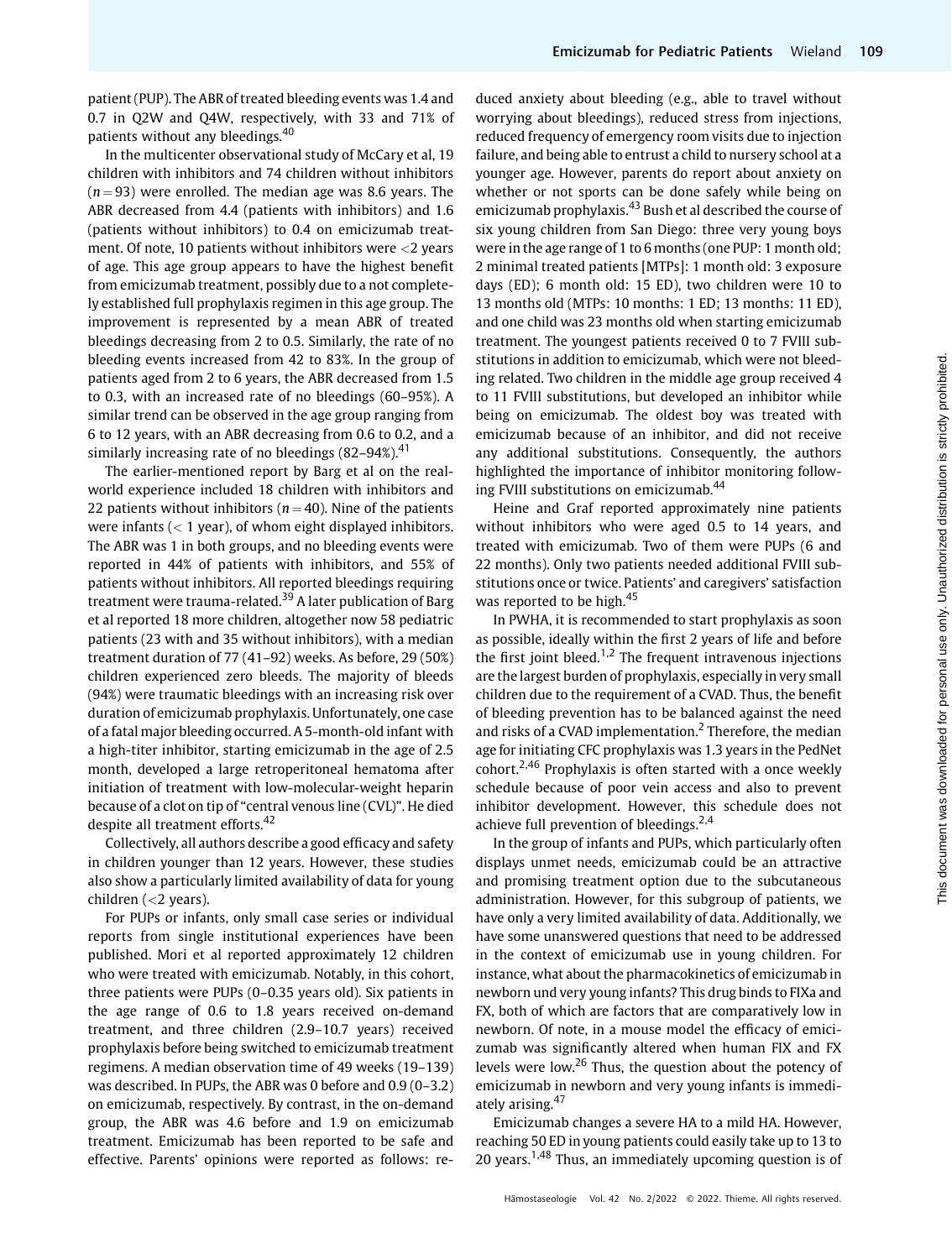course whether an inhibitor development is just postponed to a later point in life. It is known that the risk of an inhibitor development is higher in on-demand treatment schedules due to an associated higher dose of factor substitution in the context of major bleeding events. Thus, if the only option is to substitute factor in the case of bleedings or surgeries, will the inhibitor risk increase? Can we achieve tolerance with additional low-dose FVIII substitutions that are given weekly or biweekly?

To answer these questions, more in-depth studies are required. Some of these are already ongoing (►Table 1). However, the acquisition of solid and finalized data will take several years. In the meantime, patients, caregivers, and physicians will have an increasing demand of emicizumab. This is the reason why some experts and expert groups gave some recommendations for the use of emicizumab, and discussed advantages as well as disadvantages of the treatment regimens.<sup>1,37,38,48</sup> The publications by a European group of experts<sup>1</sup> and by Young,  $48$  a U.S. expert in treatment of children, should be particularly emphasized here.

Current standard of care is simply a replacement of what is missing, thus substituting FVIII.<sup>1,38,48</sup> While the European expert group seems more hesitant about the use in very young children, Guy Young suggests different algorithms in order to make treatment decisions in children.<sup>1,48</sup> Despite the differences in approaching treatment regimens in young children, both do agree on the fact that the treatment of very young children is best suited in the setting of studies, or wellmanaged registries (e.g., GEPHARD [\[www.gephard.de;](http://www.gephard.de) email: info@gephard.de], PedNet). In addition, emicizumab should be started in comprehensive care centers with sufficient clinical and laboratory experience.<sup>1,37,38</sup> The treatment of newborn or infants should be a case-by-case decision.<sup>1,48</sup>

Particularly in the context of preventing ICH, Guy Young strongly recommends to discuss the option of an early emicizumab prophylaxis with parents of all newly diagnosed severe HA patients.<sup>48</sup>

Importantly, decisions about any prophylaxis regimen should be made with parents and caregivers in an informed, shared decision-making process, which takes into account several advantages and disadvantages: efficacy (early protection against ICH, achieving life-long joint protection, achieving tolerance to FVIII), safety (less experience with emicizumab, risk for inhibitor development, lack of natural antagonists for emicizumab), and practical considerations (vein access). $<sup>1</sup>$ </sup>

#### Suggested Algorithm by Young

If you have a new patient (PUP) with severe HA younger than 9 months with the strong desire or need to start prophylaxis, especially due to ICH risk, there is the option to start emicizumab with the earlier discussed limitations (for instance delayed/increased inhibitor development).<sup>48</sup>

The next decision point for these children is when they are around 9 months old and revolve around initiation of FVIII prophylaxis, because major limitation of emicizumab monotherapy is a possibly delayed inhibitor development. At this point, one could consider substituting FVIII weekly or biweekly to achieve immune tolerance. However, for this approach, no data are available. Additionally, it is unknown whether weekly or biweekly schedules are sufficient to prevent inhibitor development.

For PUPs older than 9 months, it can be considered to start the standard-of-care/traditional approach with FVIII replacement, or emicizumab initiation as a new option. Starting emicizumab in this age group would lead to the same limitations with a potential delayed and/or increased inhibitor risk, raising the question whether adding FVIII for at least 50 EDs can be beneficial to achieve tolerance, and to unmask inhibitors.

Patients receiving FVIII prophylaxis and reaching >50 ED without inhibitor development could then decide whether to continue with FVIII prophylaxis, or to switch to emicizumab.<sup>48</sup>

### Older Patients/Previously Treated Patients

The older the patients, the more data are available from the HAVEN 1–4 trials concerning efficacy and safety. Emicizumab prophylaxis resulted in a markedly lower ABR, and over the time ABR seems to decline with a mean treated ABR of 0.7 at week 121 to 144 ( $n = 170$ ).<sup>28,30,31,34</sup>

As reported earlier, in the HOHEMI trial, and in the multicenter observational study of McCary, the efficacy of emicizumab was shown to be very good with a low ABR.<sup>40,41</sup> All caregivers in the HOHEMI study completed the preference survey after the first 16 weeks of treatment, and all reported a preference of emicizumab prophylaxis over the patient's previous HA treatment. Reasons influencing their preference were as follows: "the frequency of treatments was lower" and "route of administration was easier."Another important point was: "effect on other activities (work, school, sports, and social interactions) was less" (from  $3/13$  caregivers, 23.1%).<sup>40</sup>

However, data for long-term outcome are still missing. The longest reported observation time is around 3 years in HAVEN 1–4 and 5.8 years in the phase 1 and 1/2 dose finding study. $31,32$ 

Additionally, it is regularly discussed how important peak levels are for long-term outcome. Is emicizumab prophylaxis sufficient for high activity sports to prevent bleedings, or do we need peak levels? What about the functions of FVIII outside of coagulation, for instance, with regard to bone health?37,48

#### Suggested Algorithm by Young

Young suggested a decision-making process based on response (quantity of bleedings), adherence, and satisfaction. Thus, patients doing well without bleedings, and are adherent and satisfied with current FVIII therapy, should continue without further adjustment.

Patients who are not responding, adherent and/or satisfied, and currently on SHL FVIII could then switch to an EHL. Alternatively, emicizumab would be a possible regimen in these patients.<sup>48</sup>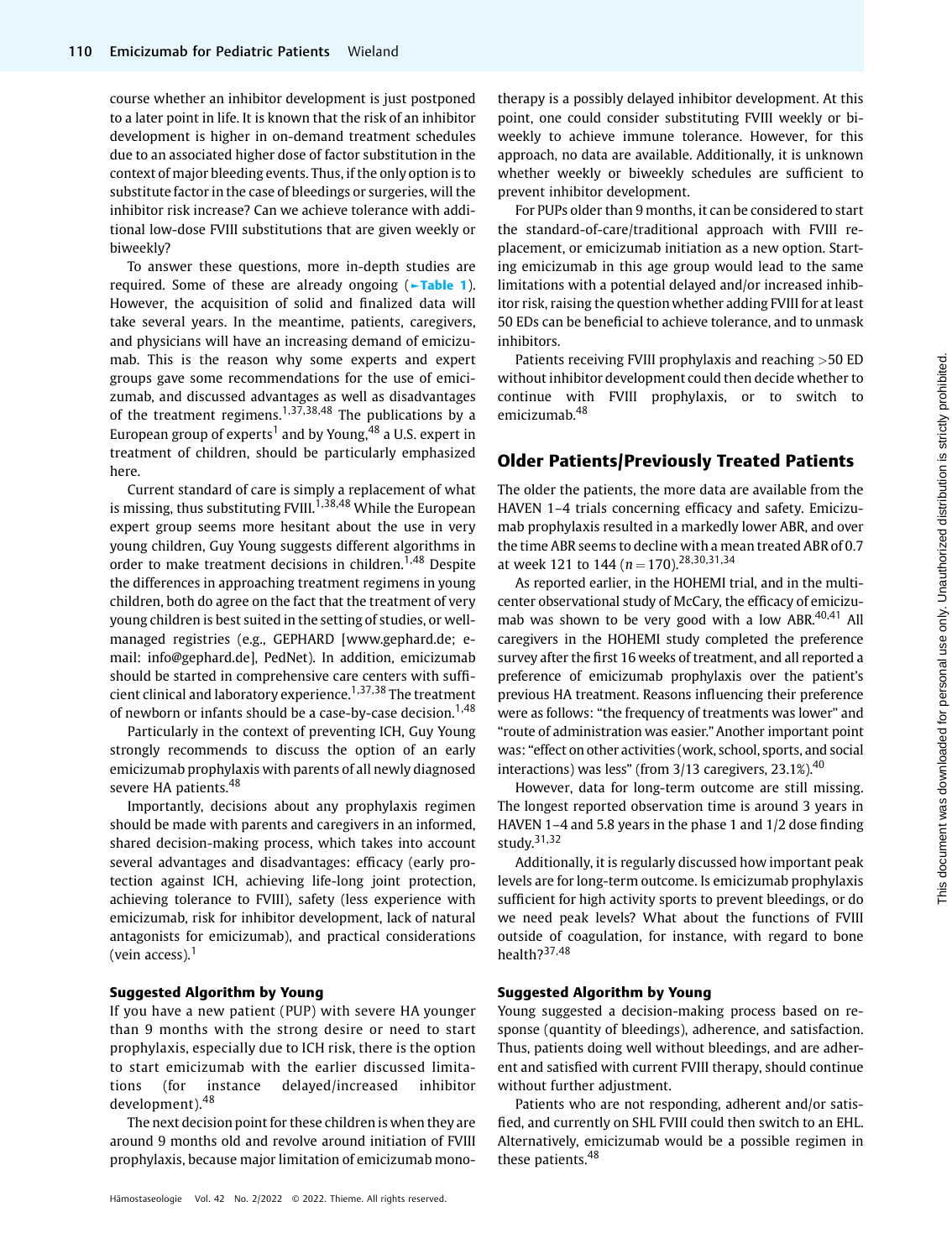Table 1 Remaining questions and associated clinical trials

| Question                                                                                                                                                                                              | <b>Title</b>                                                                                                                                                                                                                            | ClinicalTrials.gov<br><b>Identifier</b> | Description                                                                                                                                                                                                                                                                                                           |  |  |
|-------------------------------------------------------------------------------------------------------------------------------------------------------------------------------------------------------|-----------------------------------------------------------------------------------------------------------------------------------------------------------------------------------------------------------------------------------------|-----------------------------------------|-----------------------------------------------------------------------------------------------------------------------------------------------------------------------------------------------------------------------------------------------------------------------------------------------------------------------|--|--|
| . When shall we start emicizumab prophylaxis? What about PUPs and infants?<br>• What about long-term safety?                                                                                          |                                                                                                                                                                                                                                         |                                         |                                                                                                                                                                                                                                                                                                                       |  |  |
| PUPs and infants<br>$(\leq 12 \text{ mo})$                                                                                                                                                            | A Study to Evaluate the Effi-<br>cacy, Safety, Pharmaco-ki-<br>netics, and Pharmaco-<br>dynamics of Subcutaneous<br>Emicizumab in Participants<br>from Birth to 12 Months of<br>Age with Hemophilia A with-<br>out Inhibitors (HAVEN 7) | NCT04431726                             | Phase IIIb, multicenter, open-label,<br>single-arm study of prophylactic<br>emicizumab in PUPs and MTPs from<br>birth to $\leq$ 12 mo of age with severe<br>HA without FVIII inhibitors. After 1<br>y: continue emicizumab over a 7-y<br>long-term follow-up                                                          |  |  |
| • Should we do low-dose FVIII substitution on emicizumab in PUPs and MTPs?<br>• Is Inhibitor development postponed "until later"?<br>• Will the inhibitor risk increase due to big treatment moments? |                                                                                                                                                                                                                                         |                                         |                                                                                                                                                                                                                                                                                                                       |  |  |
| Inhibitor prevention<br>(FVIII + Emicizumab)                                                                                                                                                          | The Hemophilia Inhibitor<br><b>Prevention Trial</b>                                                                                                                                                                                     | NCT04303559                             | Multicenter, randomized phase III<br>clinical trial, Eloctate vs. emicizu-<br>mab, using adaptive design, to<br>prevent inhibitors in patients with<br>severe HA                                                                                                                                                      |  |  |
| Inhibitor prevention (FVIII<br>+ Emicizumab) and ITI                                                                                                                                                  | Emicizumab PUPs and Nuwiq<br><b>ITI Study</b>                                                                                                                                                                                           | NCT04030052                             | Prospective study: safety, FVIII<br>immunogenicity, hemostatic effi-<br>cacy of HEMLIBRA with a concomi-<br>tant low-dose rFVIII (NUWIQ), in<br>children $<$ 3 y (PUPs and MTPs).<br>And investigation of safety and ef-<br>ficacy of a novel FVIII ITI regimen in<br>children with low- and high-titer<br>inhibitors |  |  |
| . What is the role of ITI in patients with newly developed inhibitors while emicizumab treatment?<br>· Shall we do a high-dose or low-dose ITI regimens while on emicizumab prophylaxis               |                                                                                                                                                                                                                                         |                                         |                                                                                                                                                                                                                                                                                                                       |  |  |
| ITI                                                                                                                                                                                                   | Treatment of Hemophilia A<br>Patients with FVIII Inhibitors<br>(MOTIVATE)                                                                                                                                                               | NCT04023019                             | Noninterventional, multicenter,<br>observational, international study.<br>Current ITI approaches: evaluating<br>efficacy and safety of ITI, including<br>the combination of FVIII and<br>emicizumab                                                                                                                   |  |  |
|                                                                                                                                                                                                       | The Hemophilia Inhibitor<br><b>Eradication Trial</b>                                                                                                                                                                                    | NCT04303572                             | Multicenter randomized phase III<br>clinical trial, Eloctate ITI plus emi-<br>cizumab vs. Eloctate ITI alone to<br>eradicate inhibitors in severe HA                                                                                                                                                                  |  |  |
| • Durability of immune tolerance post-ITI after switching to emicizumab monotherapy                                                                                                                   |                                                                                                                                                                                                                                         |                                         |                                                                                                                                                                                                                                                                                                                       |  |  |
| Inhibitor recurrence<br>post-ITI                                                                                                                                                                      | Preventing Inhibitor Recur-<br>rence Indefinitely (PRIORITY)                                                                                                                                                                            | NCT04621916                             | Randomized, controlled 2-arm<br>study, randomization of patients<br>post-successful ITI to emicizumab<br>plus weekly FVIII vs. emicizumab<br>alone                                                                                                                                                                    |  |  |
| • Do we need FVIII peak levels for (high activity) sports?                                                                                                                                            |                                                                                                                                                                                                                                         |                                         |                                                                                                                                                                                                                                                                                                                       |  |  |
| Playing sports                                                                                                                                                                                        | Prevention of Bleeding in<br>Patients with Moderate and<br>Severe Hemophilia A Playing<br>Sports: A Comparison be-<br>tween Factor VIII and Emici-<br>zumab Prophylaxis (STEP)                                                          | NCT05022459                             | Emicizumab vs. FVIII to prevent<br>bleeding in PWHA who play sports.<br>Children and adolescents, receiving<br>already emicizumab or FVIII who<br>playing sports                                                                                                                                                      |  |  |
| • Do we need FVIII for bone health?                                                                                                                                                                   |                                                                                                                                                                                                                                         |                                         |                                                                                                                                                                                                                                                                                                                       |  |  |
| Joint and bone health                                                                                                                                                                                 | Effects of Emicizumab versus<br>Factor VIII Prophylaxis on<br>Joint and Bone Health in Se-<br>vere Hemophilia A (EmiMSK)                                                                                                                | NCT04131036                             | Longitudinally assessment of joint<br>health and bone density over 3 y.<br>Comparison of effect of routine<br>FVIII vs. emicizumab in PWHA                                                                                                                                                                            |  |  |

(Continued)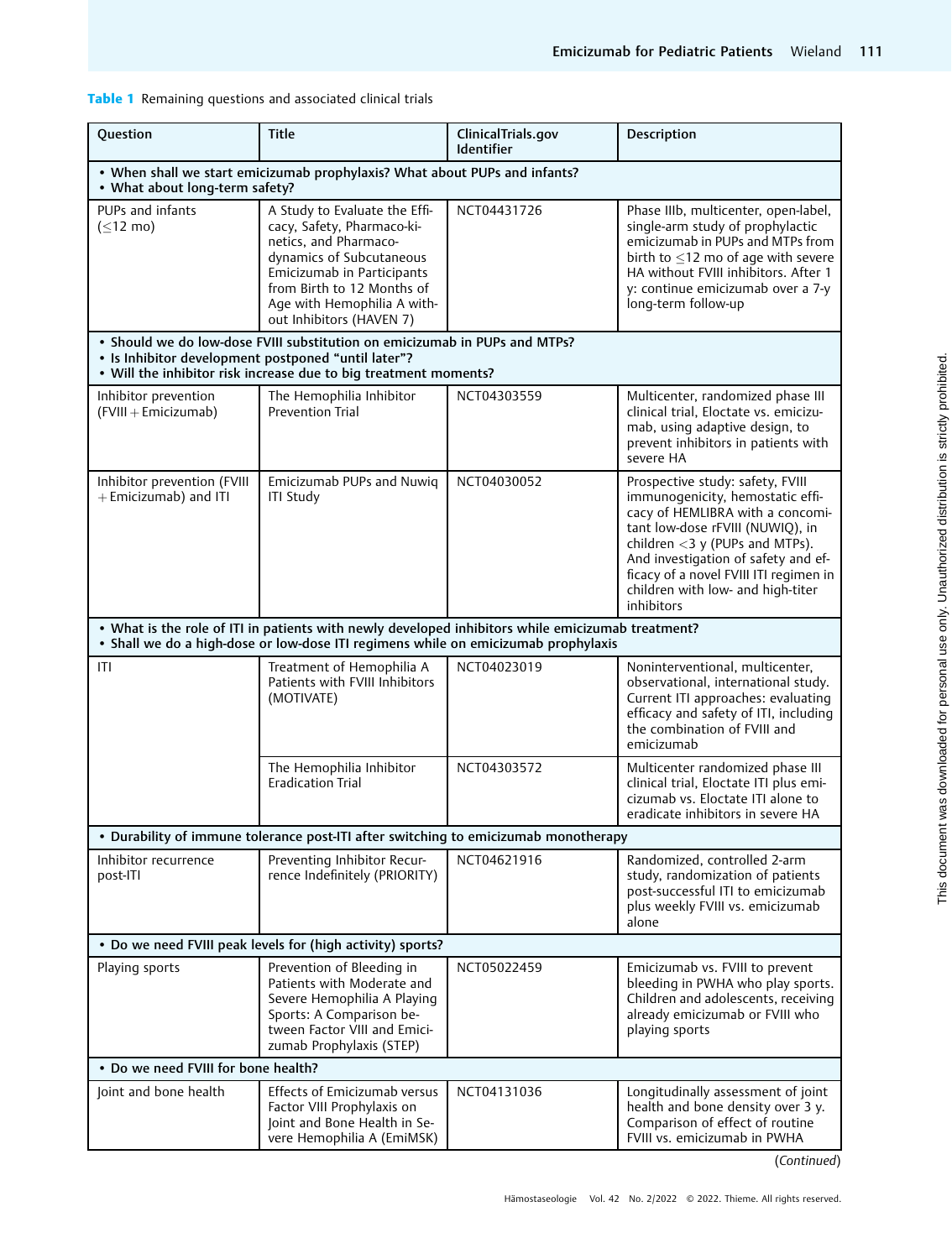#### Table 1 (Continued)

| <b>Question</b>              | <b>Title</b>                                                                                                                 | ClinicalTrials.gov<br><b>Identifier</b> | <b>Description</b>                                                                                                                                                                   |  |
|------------------------------|------------------------------------------------------------------------------------------------------------------------------|-----------------------------------------|--------------------------------------------------------------------------------------------------------------------------------------------------------------------------------------|--|
|                              | POCUS: Hemostatic Potential<br>and Joint Health in Patients<br>With Severe Hemophilia A on<br>Novel Replacement<br>Therapies | NCT04690322                             | Prospective, randomized control<br>trial, randomization: EHL FVIII ther-<br>apy vs. NFT (emicizumab)                                                                                 |  |
| • What about safety of aPCC? |                                                                                                                              |                                         |                                                                                                                                                                                      |  |
| aPCC use                     | SAFE Study: Safety of aPCC<br>Following Emicizumab Pro-<br>phylaxis (SAFE)                                                   | NCT04563520                             | Prospective study, safety, and he-<br>mostatic efficacy of a personalized<br>dose of aPCC in PWHA and inhib-<br>itors on emicizumab during acute<br>bleedings or prior to procedures |  |
|                              | A Study to Evaluate the Safest<br>Dose Range for FEIBA in He-<br>mophilia A Patients With<br>Inhibitors on Emicizumab        | NCT04205175                             | Study of in vivo combination of<br>Feiba in patients with inhibitors on<br>emicizumab                                                                                                |  |

Abbreviations: aPCC, activated prothrombin complex concentrate; EHL, extended half-life products; HA, hemophilia A; ITI, immune tolerance induction; MTPs, minimal treated patients; Non-factor therapy (NFT); PUPs, previously untreated patients; PWHA, patients with hemophilia A.

# Patients with Inhibitors

In the HAVEN 1 and 2 trials, the superiority of emicizumab treatment in HA patients with inhibitors was clearly demonstrated.27,30 As reported earlier, children with inhibitors enrolled in HAVEN 2 showed a very low ABR, with the majority of patients requiring no bleeding-related treatments. The intraindividual comparison of prophylaxis with BPA or emicizumab showed a reduction of the ABR by 99%.<sup>49</sup> Thus, experts recommend starting emicizumab as a bleeding prophylaxis for PWHA with inhibitors that have not started ITI yet, or that have started ITI but did not completely clear their antibodies. This implies that emicizumab should be prescribed independently from ITI.27,48,50

Due to thromboses and TMAs observed in emicizumabtreated patients receiving high-dose aPCC for the management of bleeding events, therapy with rFVIIa is recommended instead.<sup>38</sup>

Despite a high efficacy of emicizumab in patients with inhibitors, it is still strongly recommended to perform at least one ITI to achieve tolerance to FVIII, to account for patients' safety (higher mortality in inhibitor patients, better treatment options with FVIII during surgery or bleedings). Additionally, it needs to be considered that currently the eligibility criteria for potential gene therapy trials are met only when no inhibitors are present, thus providing a rationale for superiority of an ITI attempt.<sup>27,28,48-52</sup> It is the topic of current discussions when and how ITI regimens should be performed. Generally, there are two dose schedules: the high-dose schedule (HD; also known as the modified Bonn protocol) with 200 IE/kg BW FVIII per day and the low-dose (LD) schedule with 50 IE/kg BW FVIII per day.

The International Immune Tolerance Study compared these two schedules as a randomized, multicenter, prospective trial. Patients with good-risk profile (peak inhibitor  $>5$ and <200 BU; start inhibitor titer <10 BU before randomi-

Hämostaseologie Vol. 42 No. 2/2022 © 2022. Thieme. All rights reserved.

zation, titer decline to <10 BU in <12 months) were included. Patients with peak inhibitors >200 BU were excluded. The outcome of patients did not differ between treatment arms, but the time until achieving a negative titer, a normal recovery, and immune tolerance were shorter in the HD-ITI arm. Participants in LD-ITI arm had more bleeding events than patients in the HD-ITI arm, leading to a preponed stop of the trial due to concerns about patients' safety. $24$ 

Although most experts agree to start emicizumab in patients with newly diagnosed high-titer inhibitors in addition to an ITI, the specific ITI regimen (LD vs. HD-ITI) is still controversially discussed.

Arguments for the LD-ITI arm are a higher efficacy in preventing bleeding episodes while emicizumab treatment when compared with BPA prophylaxis, as well as a subsequent reduction of CVAD implementations and their related complications, such as infection and thrombosis. Whether low-dose ITI combined with emicizumab prophylaxis is economically more efficient than high-dose ITI remains to be elucidated.<sup>28,37,49-51</sup>

Experts, such as Young and Le Quellec and Negrier, would generally recommend the LD-ITI while emicizumab treatment.28,49,50 This is due to a comparable final efficacy of LD-ITI versus HD-ITI in the International ITI study. The observed higher bleeding rate in the LD-ITI arm is then overcome by the use of emicizumab as an efficient treatment option. Based on the same argument, the FIT group (international experts) is recommending to start with a low-dose ITI (50 IE/kg BW 3 times per week), combined with emicizumab in patients with good (max. pre-ITI inhibitor 25–199 BU) and very good prognosis (<25 BU). In case of increasing inhibitor titers, the group is recommending to change the ITI regimen to a dose of 200 IU/kg BW daily. By contrast, the FIT group suggests an HD-ITI for patients with poor prognosis (pre-ITI inhibitor  $>200$  BU) and very poor prognosis ( $>1,000$  BU). However, the German expert panel is already recommending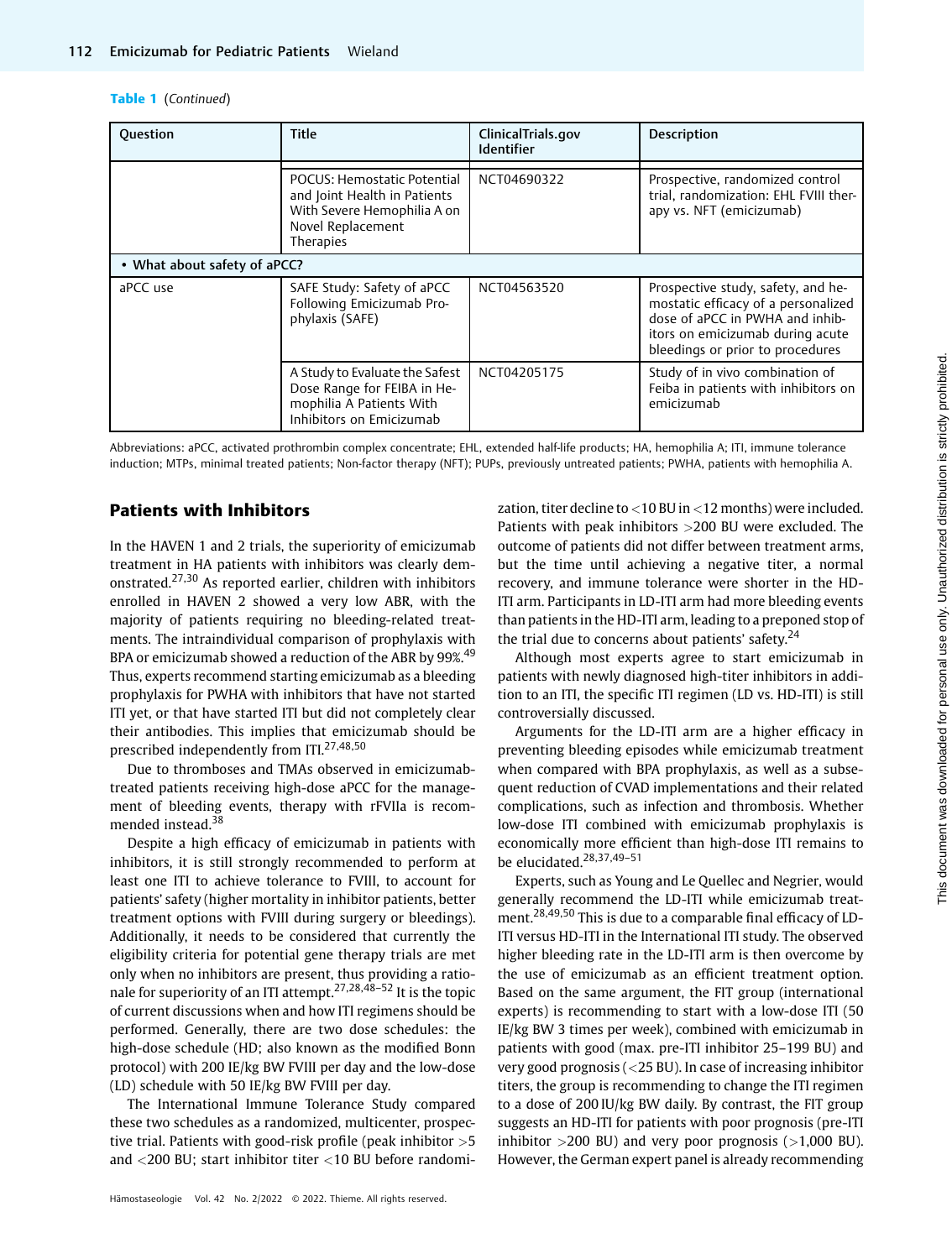an HD-ITI regimen if the inhibitor titer is greater than 50 BU (Bethesda Unit).<sup>52</sup>

To better address these discussed points, the so-called Atlanta protocol included patients with QW or Q2W emicizumab schedules together with a LD-ITI regimen (FVIII 50– 100 IE/kg BW 3 times per week), whose first interim results were published.<sup>53</sup> Enrolled were seven patients with pre-ITI inhibitors (four high-titer and three low-titer patients, of whom one patient had a high titer before decreasing to a low titer). Five of these patients had prior ITI attempts. During a median observation time of 35 weeks (21–40 weeks), inhibitor titers decreased in all patients. Three patients became negative for inhibitors, of whom two patients displayed recovery rates of greater than 66%, and the third patient had a recovery rate of 64%. Half-life of FVIII was not applicable in these patients. Thus, the published data clearly demonstrate that LD-ITI is indeed feasible while emicizumab treatment.<sup>53</sup>

### Post-ITI

Another important aspect that is currently under discussion involves the post-ITI procedure. Patients who failed ITI could stay on, or start with emicizumab.<sup>48</sup>

However, the more difficult question is how to manage the patients after successful ITI.<sup>51,52</sup> Thus, the key question is whether FVIII is needed to maintain immune tolerance. To answer this question, the PRIORITY study was initiated (►Table 1).

In a multicenter retrospective cohort study, a recurrence rate of approximately 30% was described independently from adherence to post-ITI FVIII prophylaxis or not. This means that in both groups (with or without FVIII prophylaxis), 29% of patients relapsed.<sup>25</sup>

In this context, the German expert panel discussed three options: (1) ongoing prophylaxis with emicizumab after FVIII is gradually withdrawn; (2) ongoing prophylaxis with emicizumab in addition to low-frequency FVIII substitutions to maintain tolerance; (3) discontinuation of emicizumab prophylaxis, and instead switching to prophylaxis with FVIII exclusively (traditional approach).<sup>52</sup> Concerning the second option, there is only little evidence on the ideal dosing regimen for FVIII. For option 1, all experts suggest a slow withdrawal of FVIII.<sup>51,52</sup> The FIT-group recommended maintaining patients on a minimum of weekly FVIII infusions for at least 6 months, followed by additional 6 months of biweekly dosing. During this time, testing for neutralizing (and where possible non-neutralizing) anti-FVIII antibodies should be performed every 1 to 2 months, alongside recovery testing every 2 to 4 months. After this, regular exposure to FVIII can be discontinued with ongoing surveillance for anti-FVIII antibody development, and FVIII pharmacokinetic studies (every  $3-6$  months).<sup>51</sup>

Batsuli et al published a single-institution retrospective review of 12 pediatric patients receiving emicizumab, followed by successful ( $n = 7$ ) or partially successful ( $n = 5$ ) ITI. Duration of post-ITI FVIII substitution varied between 0.2 and 11 years. Three patients were treated with FVIII in addition to emicizumab (twice weekly, once weekly, or

biweekly). Of these 12 patients, 1 child displayed only a partial response to ITI, followed by a 1.3-year-period of post-ITI FVIII prophylaxis before being switched to emicizumab only. Unfortunately, this patient relapsed on this regimen. Six patients (2/7 after successful ITI, and 4/5 with partial response) in this study became IgG4 positive without displaying an IgG1 positivity. Of note, one of these IgG4-positive patients was the earlier-mentioned child relapsing on emicizumab only. Interestingly, there was no inhibitor recurrence after re-exposure to FVIII in the context of bleeding or surgery-associated events. An ongoing inhibitor monitoring in post-ITI patients receiving emicizumab is strongly recommended.<sup>54</sup>

# Remaining Important Questions and Clinical Trials

As mentioned earlier, some crucial questions are remaining with regard to the use of emicizumab. Some of them are being addressed in clinical trials (**Frable 1**).

# Conclusion

Emicizumab is the first approved NRT for bleeding prophylaxis in PWHA in the presence of inhibitors, as well as in patients with severe HA without inhibitors, and is administered subcutaneously. Clinical trials and real-world observational studies could demonstrate a good efficacy and safety for bleeding prevention with emicizumab in PWHA with and without inhibitors, indicating a potential improvement in HA management. Especially in PWHA with inhibitors, emicizumab is on the way to become standard of care. However, there are some crucial questions remaining and missing data, especially concerning young children and PUPs, ITI and post-ITI procedure regimens, long-term safety, bone health, and bleeding prevention in the context of high activity sports. Some of these questions are being addressed in clinical trials. To avoid missing crucial information and experiences, all data of treated HA patients should be collected in registries or clinical studies. Until generation of finalized and reliable data answering the earlier-mentioned questions, the recommendations of experts and expert groups are of pivotal importance to achieve the best standard of care for all PWHAs.

#### Conflict of Interest

Research funding: CSL Behring; clinical trials/studies: Boehringer-Ingelheim, Pfizer, Roche/Chugai, Shire, Sobi; consultation: Bayer, Biotest, CSL Behring, Novo Nordisk, Octapharma, Pfizer, Roche/Chugai, Shire/Takeda, and Sobi.

### Acknowledgments

The author thanks Laura Hinze, MD (Department of Pediatric Hematology and Oncology, Hannover Medical School, Germany), for assistance in editing this paper.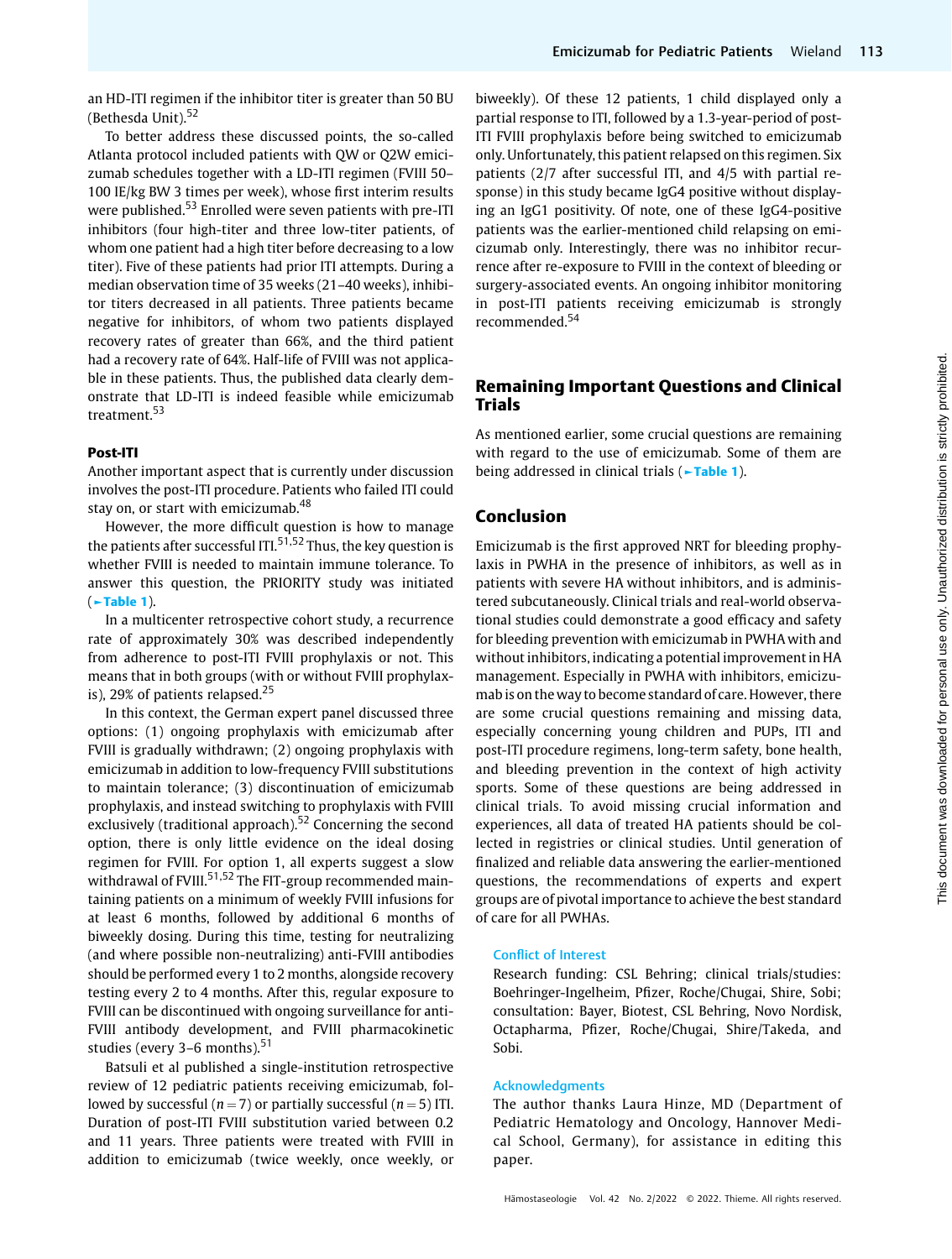#### References

- 1 Mancuso ME, Male C, Kenet G, et al. Prophylaxis in children with haemophilia in an evolving treatment landscape. Haemophilia 2021;27(06):889–896
- 2 Fischer K, Collins PW, Ozelo MC, Srivastava A, Young G, Blanchette VS. When and how to start prophylaxis in boys with severe hemophilia without inhibitors: communication from the SSC of the ISTH. J Thromb Haemost 2016;14(05):1105–1109
- 3 World Federation of Hemophilia. World Bleeding Disorders Registry. Data Report 2020. [https://www1.wfh.org/publications/](https://www1.wfh.org/publications/files/pdf-1971.pdf) fi[les/pdf-1971.pdf](https://www1.wfh.org/publications/files/pdf-1971.pdf)
- 4 Kurnik K, Bidlingmaier C, Engl W, Chehadeh H, Reipert B, Auerswald G. New early prophylaxis regimen that avoids immunological danger signals can reduce FVIII inhibitor development. Haemophilia 2010;16(02):256–262
- 5 Andersson NG, Auerswald G, Barnes C, et al. Intracranial haemorrhage in children and adolescents with severe haemophilia A or B - the impact of prophylactic treatment. Br J Haematol 2017;179 (02):298–307
- 6 Chalmers EA, Alamelu J, Collins PW, et al; Paediatric & Rare Disorders Working Parties of the UK Haemophilia Doctors Organization. Intracranial haemorrhage in children with inherited bleeding disorders in the UK 2003-2015: a national cohort study. Haemophilia 2018;24(04):641–647
- 7 Zanon E, Pasca S. Intracranial haemorrhage in children and adults with haemophilia A and B: a literature review of the last 20 years. Blood Transfus 2019;17(05):378–384
- 8 Witmer C, Presley R, Kulkarni R, Soucie JM, Manno CS, Raffini L. Associations between intracranial haemorrhage and prescribed prophylaxis in a large cohort of haemophilia patients in the United States. Br J Haematol 2011;152(02):211–216
- 9 Warren BB, Thornhill D, Stein J, et al. Young adult outcomes of childhood prophylaxis for severe hemophilia A: results of the Joint Outcome Continuation Study. Blood Adv 2020;4(11):2451–2459
- 10 Oldenburg J. Optimal treatment strategies for hemophilia: achievements and limitations of current prophylactic regimens. Blood 2015;125(13):2038–2044
- 11 Srivastava A, Santagostino E, Dougall A, et al; WFH Guidelines for the Management of Hemophilia panelists and co-authors. WFH guidelines for the management of hemophilia, 3rd edition. Haemophilia 2020;26(Suppl 6):1–158
- 12 Querschnitts-Leitline (BÄK) zur Therapie mit Blutkomponenten und Plasmaderivaten. Gesamtnovelle 2020. [https://www.baek.](https://www.baek.de/qll-haemotherapie-2020) [de/qll-haemotherapie-2020](https://www.baek.de/qll-haemotherapie-2020)
- 13 Dimichele D. The North American Immune Tolerance Registry: contributions to the thirty-year experience with immune tolerance therapy. Haemophilia 2009;15(01):320–328
- 14 Gouw SC, van der Bom JG, Marijke van den Berg H. Treatmentrelated risk factors of inhibitor development in previously untreated patients with hemophilia A: the CANAL Cohort study. Blood 2007;109(11):4648–4654
- 15 van den Berg HM, Fischer K, Carcao M, et al; PedNet Study Group. Timing of inhibitor development in more than 1000 previously untreated patients with severe hemophilia A. Blood 2019;134 (03):317–320
- 16 Peyvandi F, Mannucci PM, Garagiola I, et al. A randomized trial of factor VIII and neutralizing antibodies in hemophilia A. N Engl J Med 2016;374(21):2054–2064
- 17 Abshire T, Kenet G. Recombinant factor VIIa: review of efficacy, dosing regimens and safety in patients with congenital and acquired factor VIII or IX inhibitors. J Thromb Haemost 2004;2 (06):899–909
- 18 Schneiderman J, Rubin E, Nugent DJ, Young G. Sequential therapy with activated prothrombin complex concentrates and recombinant FVIIa in patients with severe haemophilia and inhibitors: update of our previous experience. Haemophilia 2007;13(03): 244–248
- 19 Astermark J, Donfield SM, DiMichele DM, et al; FENOC Study Group. A randomized comparison of bypassing agents in hemophilia complicated by an inhibitor: the FEIBA NovoSeven Comparative (FENOC) Study. Blood 2007;109(02):546–551
- 20 Konkle BA, Ebbesen LS, Erhardtsen E, et al. Randomized, prospective clinical trial of recombinant factor VIIa for secondary prophylaxis in hemophilia patients with inhibitors. J Thromb Haemost 2007;5(09):1904–1913
- 21 Leissinger C, Gringeri A, Antmen B, et al. Anti-inhibitor coagulant complex prophylaxis in hemophilia with inhibitors. N Engl J Med 2011;365(18):1684–1692
- 22 Oldenburg J, Austin SK, Kessler CM. ITI choice for the optimal management of inhibitor patients - from a clinical and pharmacoeconomic perspective. Haemophilia 2014;20 (Suppl 6):17–26
- 23 Jiménez-Yuste V, Oldenburg J, Rangarajan S, Peiró-Jordán R, Santagostino E. Long-term outcome of haemophilia A patients after successful immune tolerance induction therapy using a single plasma-derived FVIII/VWF product: the long-term ITI study. Haemophilia 2016;22(06):859–865
- 24 Hay CR, DiMichele DMInternational Immune Tolerance Study. The principal results of the International Immune Tolerance Study: a randomized dose comparison. Blood 2012;119(06):1335–1344
- 25 Antun A, Monahan PE, Manco-Johnson MJ, et al. Inhibitor recurrence after immune tolerance induction: a multicenter retrospective cohort study. J Thromb Haemost 2015;13(11):1980–1988
- 26 Ferrière S, Peyron I, Christophe OD, et al. A hemophilia A mouse model for the in vivo assessment of emicizumab function. Blood 2020;136(06):740–748
- 27 Young G, Liesner R, Chang T, et al. A multicenter, open-label phase 3 study of emicizumab prophylaxis in children with hemophilia A with inhibitors. Blood 2019;134(24):2127–2138
- 28 Young G. How I treat children with haemophilia and inhibitors. Br J Haematol 2019;186(03):400–408
- 29 Mahlangu J, Oldenburg J, Paz-Priel I, et al. Emicizumab prophylaxis in patients who have hemophilia a without inhibitors. N Engl J Med 2018;379(09):811–822
- 30 Oldenburg J, Mahlangu JN, Kim B, et al. Emicizumab prophylaxis in hemophilia A with inhibitors. N Engl J Med 2017;377(09): 809–818
- 31 Callaghan MU, Negrier C, Paz-Priel I, et al. Long-term outcomes with emicizumab prophylaxis for hemophilia A with or without FVIII inhibitors from the HAVEN 1-4 studies. Blood 2021;137(16): 2231–2242
- 32 Shima M, Nagao A, Taki M, et al. Long-term safety and efficacy of emicizumab for up to 5.8 years and patients' perceptions of symptoms and daily life: a phase 1/2 study in patients with severe haemophilia A. Haemophilia 2021;27(01):81–89
- 33 Müller J, Pekrul I, Pötzsch B, Berning B, Oldenburg J, Spannagl M. Laboratory monitoring in emicizumab-treated persons with hemophilia A. Thromb Haemost 2019;119(09):1384–1393
- 34 Pipe SW, Shima M, Lehle M, et al. Efficacy, safety, and pharmacokinetics of emicizumab prophylaxis given every 4 weeks in people with haemophilia A (HAVEN 4): a multicentre, open-label, nonrandomised phase 3 study. Lancet Haematol 2019;6(06): e295–e305
- 35 Harkins Druzgal C, Kizilocak H, Brown J, Sennett M, Young G. Neutralizing antidrug antibody to emicizumab in a patient with severe hemophilia A with inhibitors: new case with detailed laboratory evaluation. J Thromb Haemost 2020;18(09): 2205–2208
- Valsecchi C, Gobbi M, Beeg M, et al. Characterization of the neutralizing anti-emicizumab antibody in a patient with hemophilia A and inhibitor. J Thromb Haemost 2021;19(03):711–718
- 37 Le Quellec S. Clinical evidence and safety profile of emicizumab for the management of children with hemophilia A. Drug Des Devel Ther 2020;14:469–481